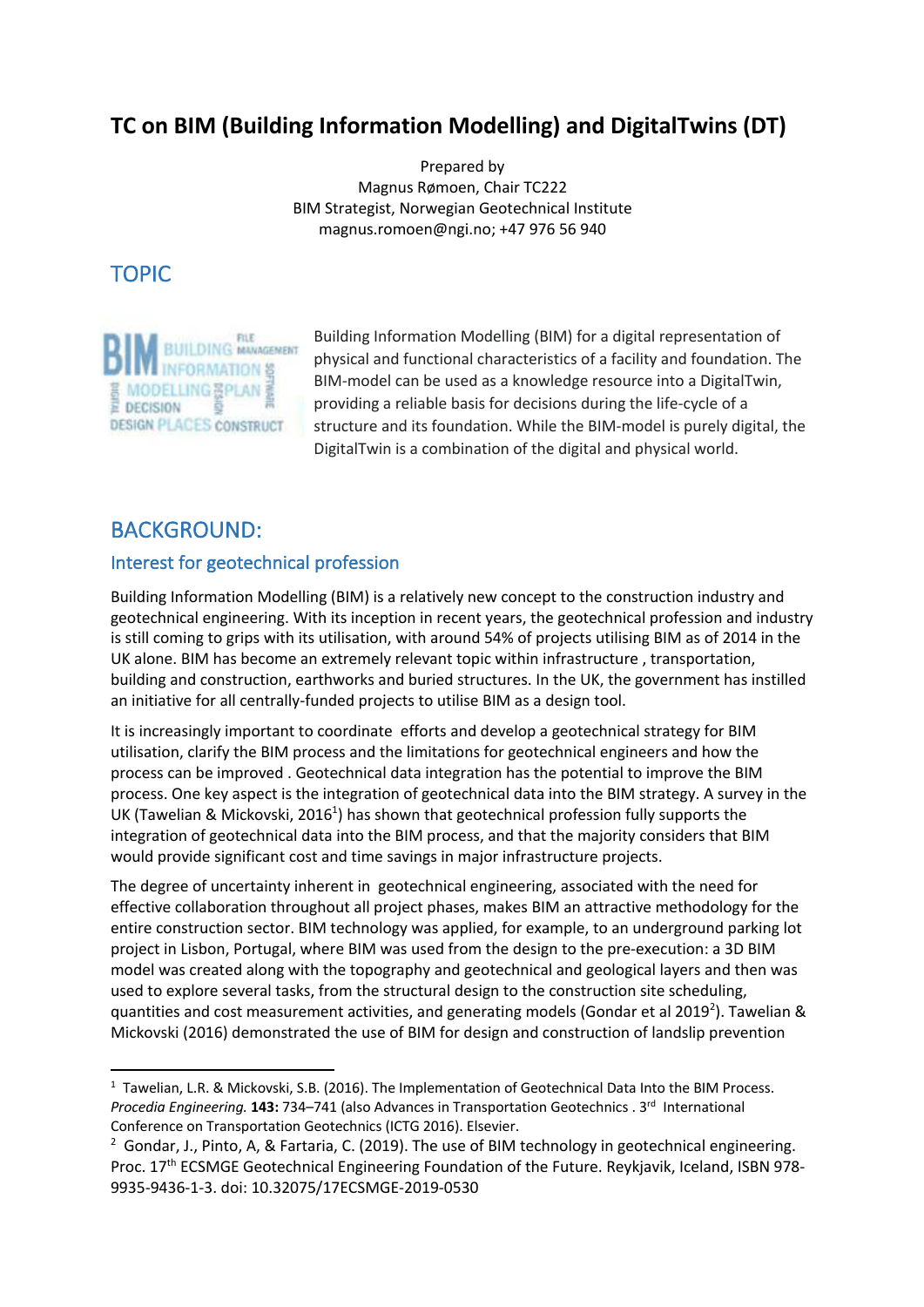measures for a failed trunk road embankment in Scotland. The integration of software tools, geodata and interoperability among different platforms are key aspects of the BIM process.

Whereas traditionally geotechnical work on a larger civil engineering project has been done



linearly and in closed process, the BIM process brings together all the different aspects of geotechnical design and integrates them into the other aspects of the construction.

BIM rests on four pillars:

*Process*: Agreed repeatable procedures, methods and workflows, to allow information to be quickly captured, processed and shared.

*Collaboration*: Visualizing and analysing data with information from other disciplines, to enable engineers to see the big picture and make decisions that ae better informed.

*Whole Life*: Building on data and knowledge



collected over the life of the project so that it can be reused and refined. By managing data and knowledge, they can be used throughout the life of the construction and in future projects.

Digital Data (3D): Digital data are the core and enabler of BIM (Svensson, 2016)<sup>3</sup>.

It is important to understand the difference between a classic 3D-model and a BIM-model. The latter has a large amount of metadata/information, hence the "I" in BIM. Today the geotechnical profession struggles with the lack of standardization when it comes to BIM-models, making sharing and collaboration cross company/country challenging.

DigitalTwins have gained increased interest in recent years, promoting connection between the digital and physical worlds. Professor Ralph B. Peck described advantages and limitations of the observational method in his Rankine lecture*4*. Using DigitalTwins in projects is a way to further develop the use of the observational method in geotechnical engineering.

While the BIM-model is a digital copy of the design with, for example, information about how to execute the field work, the DigitalTwin is a virtual representation that works as a real-time digital copy or counterpart, where observations will guide adjustments during ongoing construction, operation, maintenance etc. Combining the measurements with probabilistic assessment or machine learning (ML) will increase the quality of the model.

Increasing the complexity of a DigitalTwin will increase its value. In general, a DigitalTwin is divided in three different levels based on its maturity/function:

- 1. Descriptive: "What happened?"
- 2. Predictive: "What will happen?"
- 3. Prescriptive: "How can we make it happen?"

<sup>&</sup>lt;sup>3</sup> Svensson, M. (2016). GeoBIM for optimal use of geotechnical dat. NGM Reykjavik. Proc. 17<sup>th</sup> Nordic Geotechnical Conference. Challenges in Nordic Geotechnics. pp. 605-611.

<sup>4</sup> Ralph B. Peck (1969) Advantages and Limitations of the Observational Method in Applied Soil Mechanics. Ninth Rankine Lecture, Geotechnique, June 1969, 19, pp. 171-187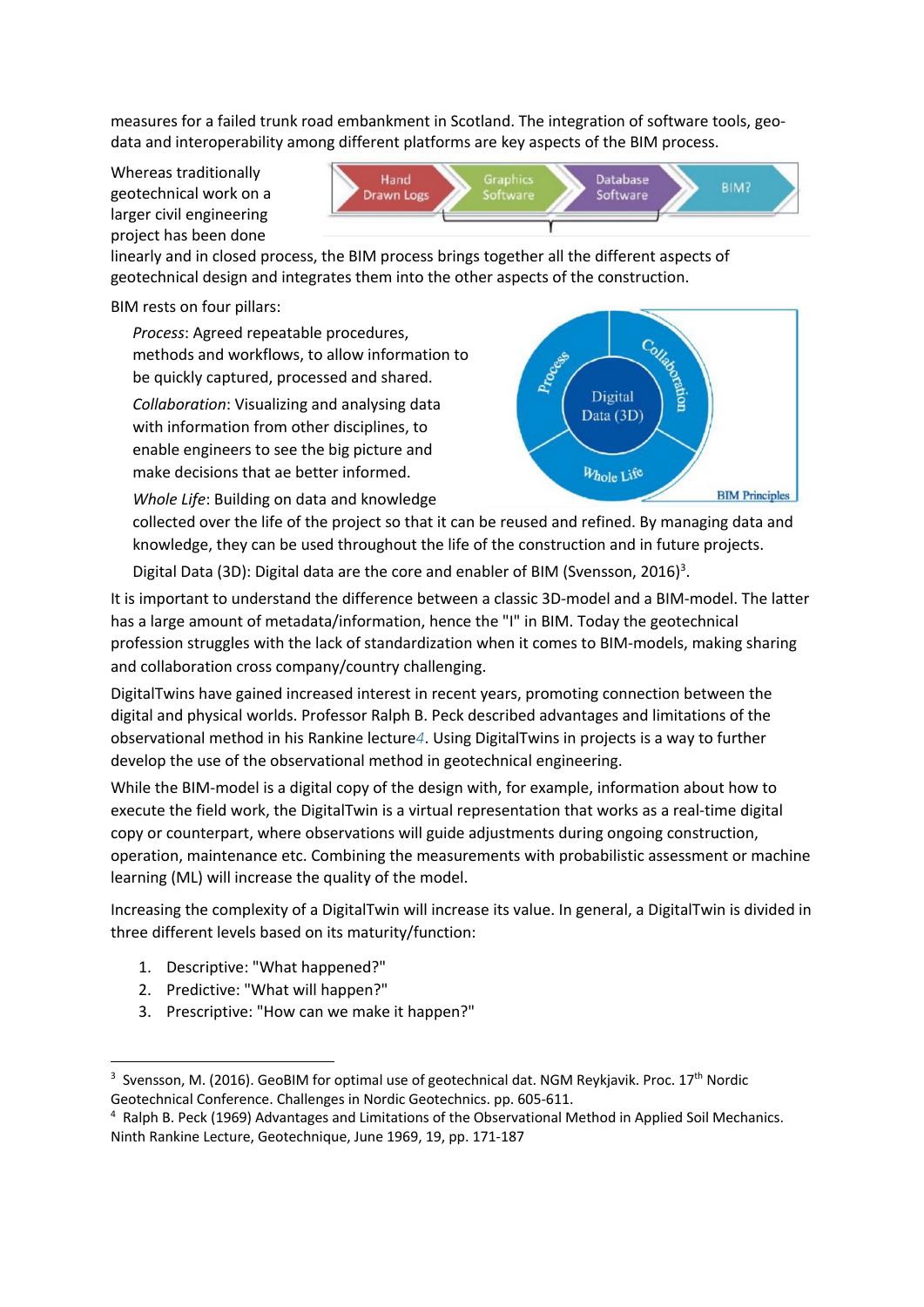## Interest for ISSMGE

ISSMGE needs to keep up with the new developments of the profession. A large portion of the consulting business is using either BIM solutions or hybrid methods to take advantage of the integration of all data available and for improved visualization. The BIM technology is evolving and its entrance and interaction with geotechnical engineering cannot be stopped.

In addition, there is an increasing interest in exploring DigitalTwins for linking the real and physical world. The use of DigitalTwins will increase in the coming years and is foreseen to become a key component in future geotechnical projects.

The new TC on BIM and DigitalTwins should be of high interest to the younger members of ISSMGE and the national member societies in ISSMGE. The new TC on BIM and DigitalTwins will also help bring knowledge from countries with experience in BIM and DigitalTwin solutions to the countries still considering using the approach.

The TC will also be an asset to the ISSMGE in its cooperation within the Federation of International Geo-engineering Societies (FedIGS) (cooperation between ISSMGE, IAEG, ISRM and IGS).

## TOR

# Goals of TC222 on BIM and DT

The TC has four main goals:

- 1. Provide a forum to ISSMGE members to disseminate and exchange knowledge and practice on BIM and DigitalTwins for Geotechnics.
- 2. Establish guidelines and technical recommendations for the implementation of BIM and DigitalTwins in Geotechnics, and collaborate on such development with e.g. the Open Geospatial Consortium (OGC) and BuildingSmart. Collaborate also with TC 309 on Machine Learning and Big Data
- 3. Assist with technical programs for international and regional conferences organized by or in cooperation with ISSMGE.
- 4. Interact with industry and overlapping organizations working in areas related to the TC's specialist area.

### **Objective 1 – Dissemination**

TC222 shall provide a forum to ISSMGE members to disseminate and exchange knowledge and practice on BIM and DigitalTwins in Geotechnics.

The level of knowledge and the state-of-the art varies significantly between countries and continents. The TC aims to provide a source for knowledge and act as a coordination element for the user of BIM and digital twins in geotechnical engineering. This will be achieved through:

- Host workshops and/or special sessions in future international and regional conferences.
- Organize symposia and workshops to promote cooperation and exchange of information
- Arrange webinars for presenting state-of-the-art and recent development

### **Objective 2 – Guidelines & Recommendations**

TC222 will be a link between the ISSMGE member geotechnical societies and the ongoing standardization work for BIM and Digital Twins in practice. This means collaboration and